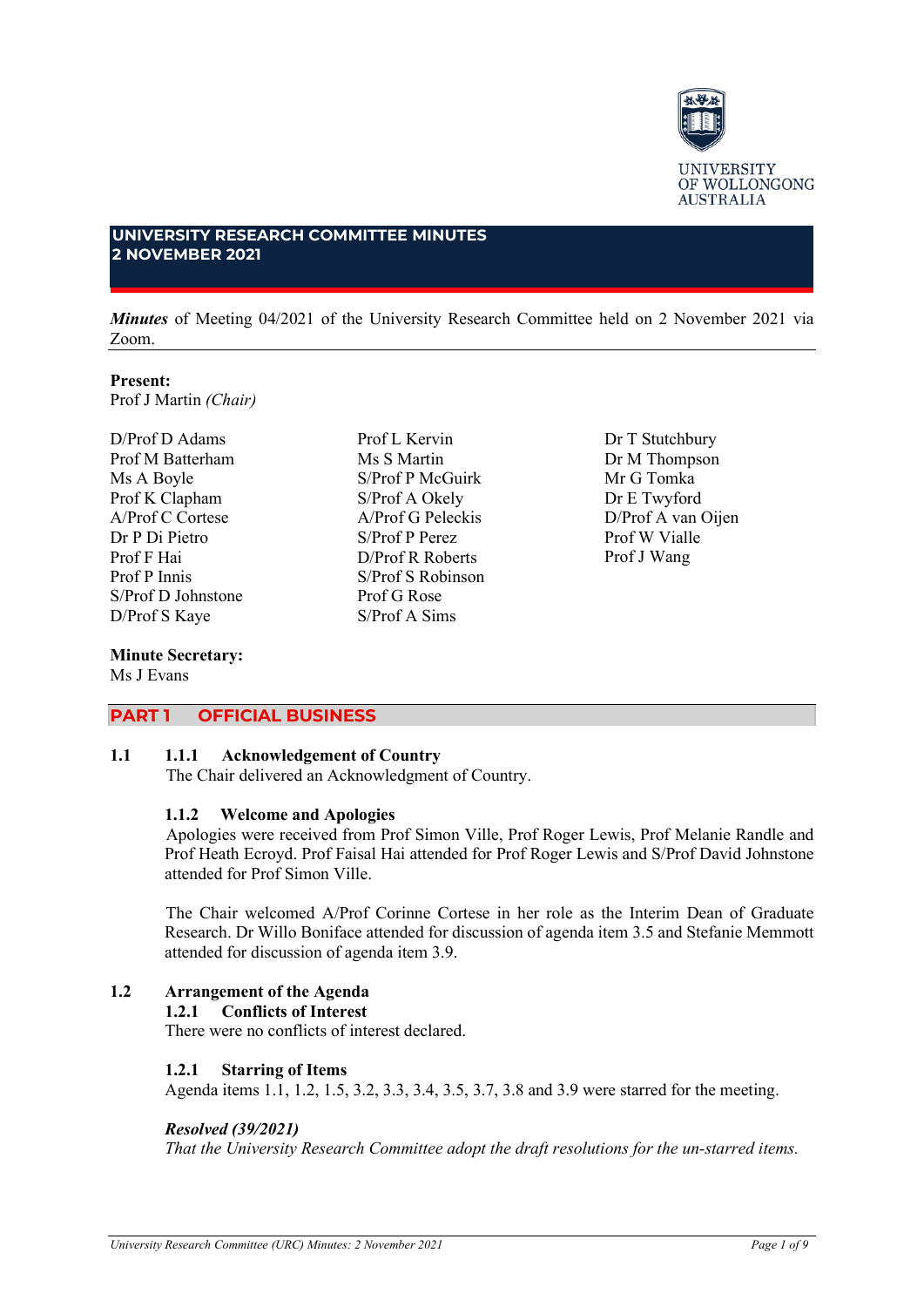# **1.3 Minutes of the Previous Meeting**

A Committee Member asked for clarification from the minutes of the 1 September 2021 Meeting, and if it was advised during that meeting that the Special Studies Program Policy was going direct to Council and not via Academic Senate. Directly following this meeting, the recording was reviewed and it was confirmed that the Committee was advised that the Policy would be submitted to the People and Culture, Finance and Infrastructure Committee (PaCFIC) on 8 September 2021, with no mention about the approval process through Academic Senate and/or Council. There were no changes to the minutes.

## *Resolved (40/2021)*

*That the minutes of the previous meetings held on 1 September 2021, and the Special URC Meeting held on 6 September 2021, be confirmed and signed as a true record.*

## **1.4 Business Arising from the Minutes**

There was no business arising from the minutes.

# **1.5 Chair's Business**

### **New Appointments**

The Chair advised the following new appointments:

- A/Prof Caleb Ferguson, School of Nursing, SMAH, commenced 1 November. Caleb joins UOW after relocating from WSU, he holds an NHMRC Investigator Fellowship;
- Prof John Daly, Co-Interim Head of School, Nursing, SMAH, commenced 25 October;
- Prof Debra Thoms, Co-Interim Head of School, Nursing, SMAH, commenced 25 October;
- Dr Jeri Childers, Director, iAccelerate Education, commenced 1 November. Jeri brings extensive experience in entrepreneurship curriculum development, engagement and program implementation. Working with the iAccelerate Research Director, this role reports to D-RKET and works closely with DVC Education; and
- Dean, Graduate Research recruitment underway, 22 applications received, shortlisting will commence soon with interviews planned for later this month.

## **ARC Revised Grant Deadlines**

Many ARC Schemes have been delayed as a result of the pre-print issue. The ARC held a Webinar on 1 November to advise revised dates as follows:

| <b>Future Fellowship</b>         | Laureates       | <b>DECRAS</b>   |
|----------------------------------|-----------------|-----------------|
| Scheme Opens 2 November 2021     | 3 November 2021 | 4 November 2021 |
| Scheme Closes   15 December 2021 | 19 January 2022 | 2 February 2022 |

- Check the ARC Grant Calendar for additional dates (RNTS and Rejoinder periods);
- Discovery Projects dates TBA (originally to open: 10 Nov 2021, close 23 Feb 2022);
- PhD award dates for DECRAs and FTs have not been impacted by delays;
- No longer 1 month minimum for career interruptions and 2 new career interruption types added: Disaster Management and Limited Access to Facilities; and
- Automatic 1 year extension due to COVID can only be accessed once and is not available for those who applied last year/have already claimed this extension.

#### **Recent Awards and Achievements**

Congratulations to the UOW awardees of the 2021 **Australian Museum Eureka Prizes** held on 7 October:

- NSW Bushfire Hub team, led by Associate Prof Own Price and including UOW's Dr Hamish Clarke and Dr Katharine Haynes alongside colleagues from UNSW, Tasmania and WSU, won the NSW Environment, Energy and Science (DPIE) Eureka Prize for Applied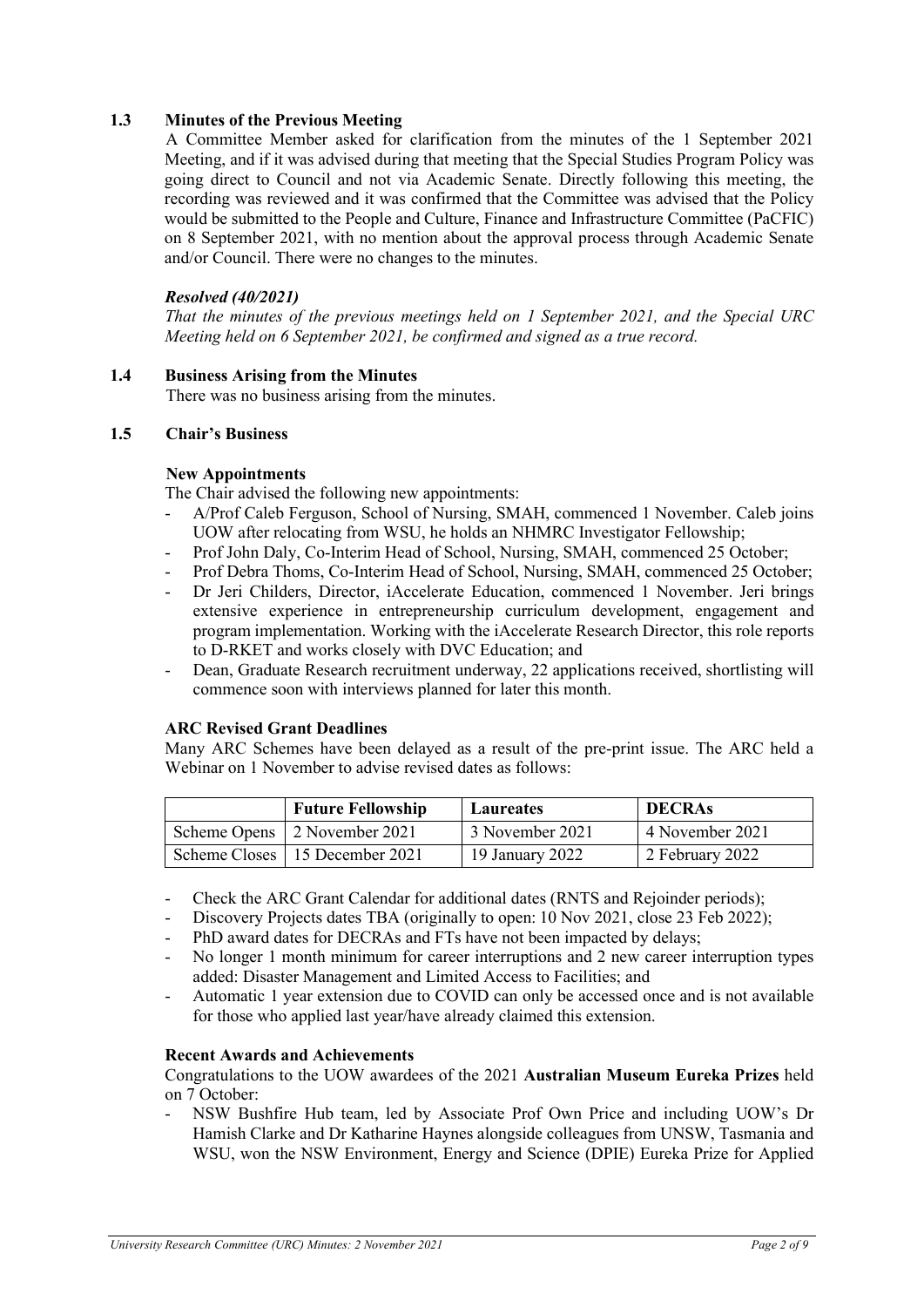Environmental Research for their extensive research into the devastating Black Summer bushfires;

- Dr Dana Bergstrom from UOW and the Australian Antarctic Division, who for decades has championed evidence-based science in biodiversity, biosecurity and the impacts of climate change, won the Eureka Prize for Leadership in Innovation and Science; and
- Prof Justin Yerbury AM, from Molecular Horizons, was a finalist in the UNSW Eureka Prize for Scientific Research; and Prof Sharon Robinson, was a finalist in the Eureka Prize for Leadership in Innovation and Science.

On 27 October 2021, the ARC announced 9 new **Discovery Indigenous Scheme** projects with one successful UOW-led application, led by Dr Marlene Longbottom. Titled *'Navigating the Carceral Interface',* the project acknowledges the overrepresentation of young Indigenous people in child protection and incarceration rates, aiming to address the gap in knowledge of how young Indigenous people experience the carceral system. Dr Longbottom and collaborators, including Prof Kathleen Clapham and researchers from UQ, Melbourne, (USyd), CQU and UNSW will receive \$1,287,000 from the ARC over 5 years. This includes a "Discovery Australian Aboriginal and Torres Strait Islander Award" (DAATSIA) awarded to Dr Longbottom, the first ever DAATSIA awarded to a UOW researcher.

## **ARC and NHMRC Academy**

An ARC and NHMRC Academy will be established in 2022 as part of our strategy to grow UOW's market share of competitive grant income. They will be established to work with RAID and Faculties to (i) identify potential researchers who may be suitable for submitting ARC and NHMRC grant and fellowship applications, and (ii) assist these candidates throughout the application process. Further information will follow next year.

## **Indigenous Research Strategy Workshop**

On 21 October, the Indigenous Research Strategy Workshop was held with members of the Aboriginal and Torres Strait Islander Research Strategy Committee and invited participants. The workshop is the start of a conversation about how we can develop UOW as the premier destination for Indigenous HDR students and researchers. The core feature of the workshop was the Camp Fire session where participants discussed and presented ideas on three topics:

- Indigenous Research Excellence at UOW;
- Building the Pipeline: Indigenous Research Careers; and
- Researching with Respect.

Development of our Indigenous Research Strategy will be an outcome of the Reconciliation Action Plan (RAP). Strategy achievements will be reported under the new RAP 2022-2024. Workshop outcomes will be summarised, and a face-to-face meeting scheduled with the group in the new year to refine ideas for the Strategy.

In response to a question from a committee member, the DVCR&I confirmed that this initial Workshop was open to Indigenous Research Committee members and invited representatives only. The Strategy is in very early stages of development and there will be opportunity for broader consultation later in 2022.

## **Centralisation of Research Block Grant (RBG) Funding in 2022**

2022 is proposed to be a second transition year for RBG funding, with a view to maintaining the same level of research support within Faculties in 2022 as was provided in 2021, harmonising these as much as possible, and implementing new internal research funding schemes and frameworks going forward. More information will follow.

## **PURE Futures Committee/ Return to Campus**

The PURE Futures Committee was established in 2020 to support the University's 2025 Research Strategy objectives during the COVID19 disruption, by providing advice directly to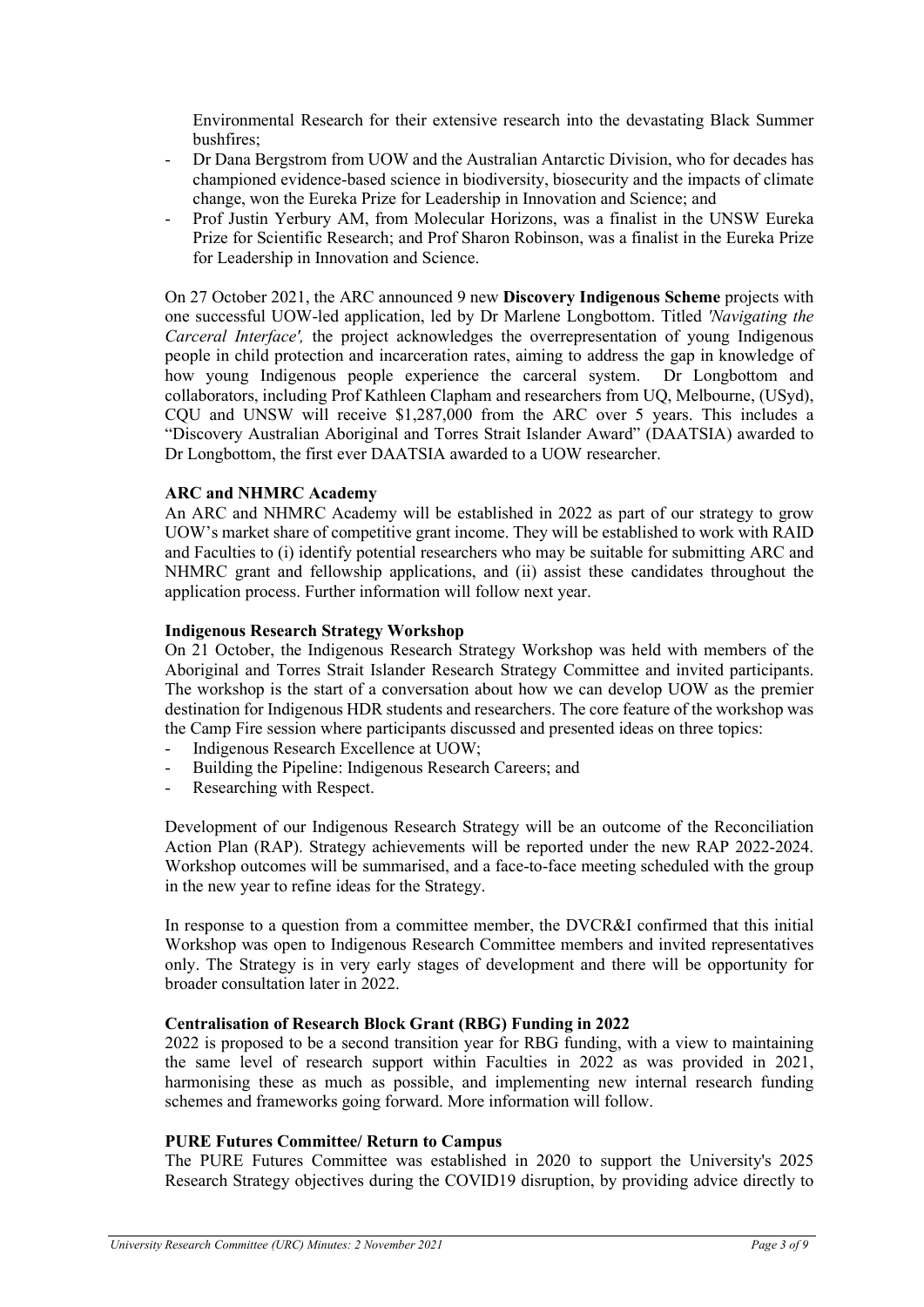the DVC-RI. As a result of the ongoing COVID19 situation in NSW and the need to work on plans for the transition of research back to campus, the Committee reconvened on 15 October, with regular meetings proposed for the rest of 2021. Membership has also been reduced due to competing time commitments of the larger committee.

The RAID team, together with Faculties/AIIM and WHS, have prepared a [COVID Safe](https://intranet.uow.edu.au/content/groups/public/@web/@intranet-coronavirus/documents/doc/uow270128.pdf)  [Transition Plan for Research.](https://intranet.uow.edu.au/content/groups/public/@web/@intranet-coronavirus/documents/doc/uow270128.pdf) The [Plan](https://intranet.uow.edu.au/content/groups/public/@web/@intranet-coronavirus/documents/doc/uow270128.pdf) has been updated in line with recent NSW Public Health Orders and the UOW [COVID Safe Transition Plan.](https://documents.uow.edu.au/content/groups/public/@web/@pmcd/@smc/documents/doc/uow270778.pdf) If staff or students are uncertain about their situation, they should discuss with their supervisor, Head of School/Unit, Associate Dean (Research) or Executive Dean as appropriate.

# **Research Performance Policy Review**

The consultation period for the draft research performance policy has been extended to 11 February 2022, following feedback from the campus community about the need for additional time to properly consider the significant changes proposed. Consultations will include meetings with FRCs (Nov/Dec), Heads of School (Dec), and STEM and SHAPE all staff drop-in sessions (Dec).

# **University Global Partnership Network (UGPN)**

Planning is underway for the Virtual UGPN Conference. The conference will be held in March 2022, for 8 days over 2 weeks for 1 hour per day. More details will follow. A Committee Member suggested that the UGPN Website could be improved as it is very hard to navigate.

A committee member explained the position of a UGPN funded international PhD student currently located in Surrey, who has been unable to travel to UOW due to COVID travel restrictions, asking if there was opportunity for UOW to request a travel exemption. The DVCR&I noted there is an opportunity to apply for one, however there have been very few travel exemptions approved, so it is unlikely they would receive an exemption.

# **PART 2 CONFIDENTIAL BUSINESS**

## **There was no Confidential Business**

# **PART 3 GENERAL BUSINESS**

# **3.1 Research and Innovation Report**

## *Resolved (41/2021)*

*That the University Research Committee note the Research and Innovation Report for the November 2021 URC Meeting, as provided in the agenda papers.*

# **3.2 Graduate Research Update**

The Interim Dean of Graduate Research (DGR) noted:

- the Graduate Research Committee (GRC) continues to meet monthly to address urgent issues and representation on the GRC has increased to include a HPS from each Faculty plus two HDR representatives;
- as a result of the HDR Indigenous Working Group, top up scholarships will be awarded to all Indigenous HDR candidates up to the maximum rate;
- GRS policies and procedures are being updated;
- the iGrad Program is currently paused to work through several issues however, will proceed from Spring Session 2022 as a voluntary Pilot Program; and
- COVID related extensions to PhD students in their final year are currently being assessed, with 33 awarded to date.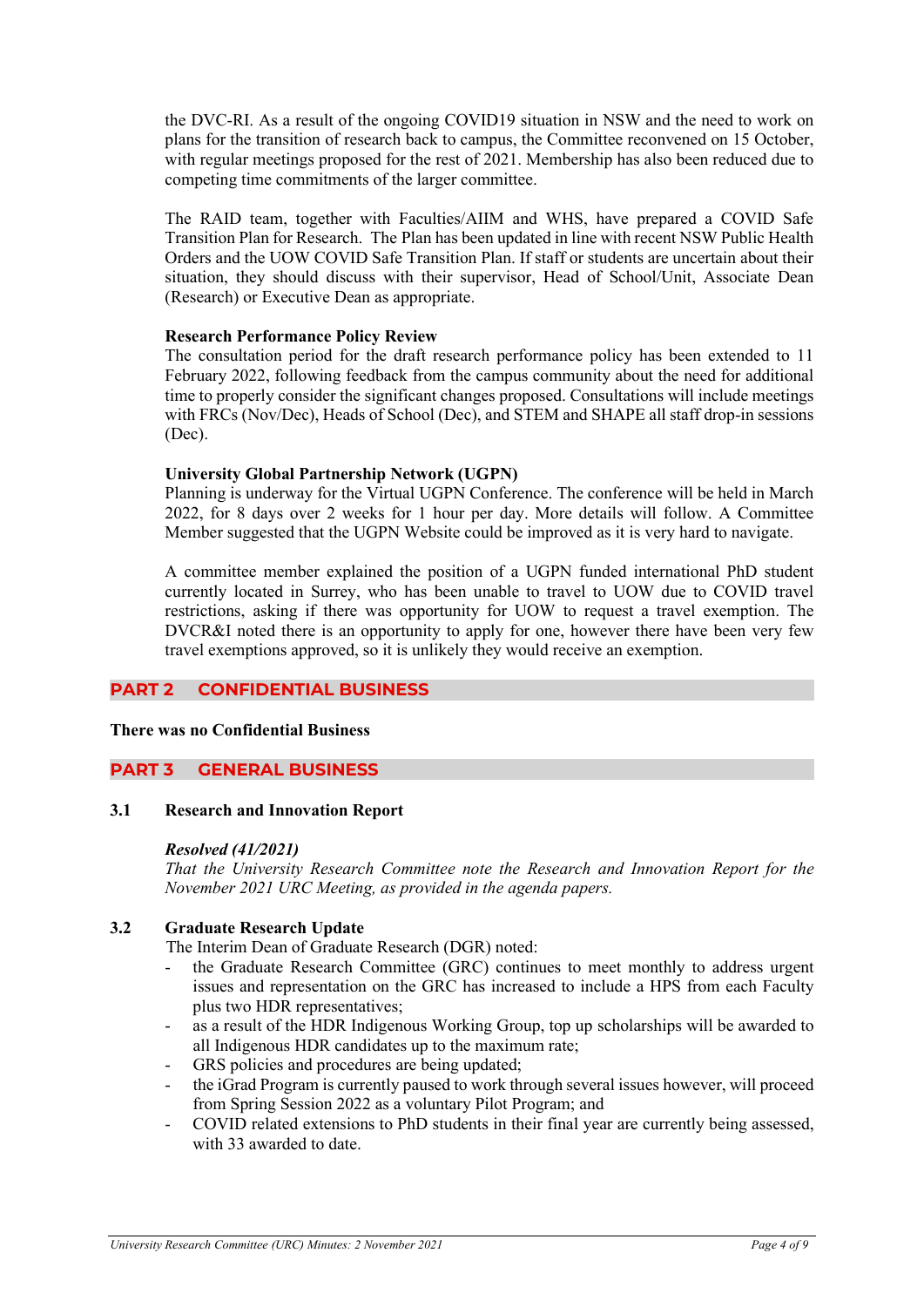# *Resolved (42/2021)*

*That the University Research Committee note the Graduate Research Update, as provided in the agenda papers and as presented by the Interim Dean of Graduate Research, at the URC Meeting.*

# **3.3 One-UOW Implementation Update**

The Director RSO advised:

- All roles as a result of One-UOW have been filled and Research Operations staff assigned to faculties;
- There remain a number of vacant positions, however these are an outcome of the RSO/ICR Review and not the One UOW process;
- Several deep dive workshops have been held with ADR's, RSO, BIAD, Finance, Legal and Faculties;
- Shared services model transitions are still ongoing with good progress being made;
- Training and development opportunities for new staff are ongoing; and
- The Research Portfolio Governance Group meets every 6 weeks and BIAD has commenced a One-UOW Post Implementation Review.

The Interim Dean of Graduate Research advised:

- All roles as a result of One-UOW have been filled, with one vacant following a resignation;
- The focus is on improving services including responsiveness to enquiries, providing quality processes that support excellence in graduate research and incorporating the services previously managed within faculties;
- CRM training is ongoing; and
- Ongoing assessment of the GRS Structure is required to ensure it is fit for purpose.

The Senior Manager, Innovation and Commercial Research advised:

- Recruitment for the Industry Community Partnership Coordinator is complete, but just one person for work that was previously done across all faculties; and
- Management of HDR Student Intellectual Property has moved from GRS to ICR, however resourcing is of concern in this area.

# *Resolved (43/2021)*

*That the University Research Committee note the RSO/GRS/ICR One-UOW Implementation Update, as presented by the Director, Research Services Office, the Interim Dean of Graduate Research and the Senior Manager, Innovation and Commercial Research, at the URC Meeting.*

# **3.4 Associate Deans (Research) Update**

The ADR ASSH advised:

- the current task of ranking and awarding scholarships within the faculty is enormous and acknowledged the great work of the HPS's to review 35 domestic and 30 international applications for just 40 scholarships;
- the great work of Heads of Research and Research Leaders to support research activity across 7 schools within the faculty;
- in addition to pending Cat 1 grants reported at last URC, ASSH has submitted 9 grants since 1 August; and
- 29 domestic HDR completions so far in 2021, and 9 international HDR completions.

The ADR ASSH highlighted a number of other research activities within the faculty including new research fellows joining the Australian Centre of Excellence for the Digital Child; Early Start Research and their report to the Research and Advocacy Committee; an invitation to UOW to apply for a WHO Collaborating Centre; successful online events hosted by ACHEEV; ACCESS members involved in the Blue Futures Spring seminar series; a researcher taking a role as Editor of Progress in Human Geography (a top 5 international Human Geography journal globally); involvement with an international team to develop an edited book on AI Urbanism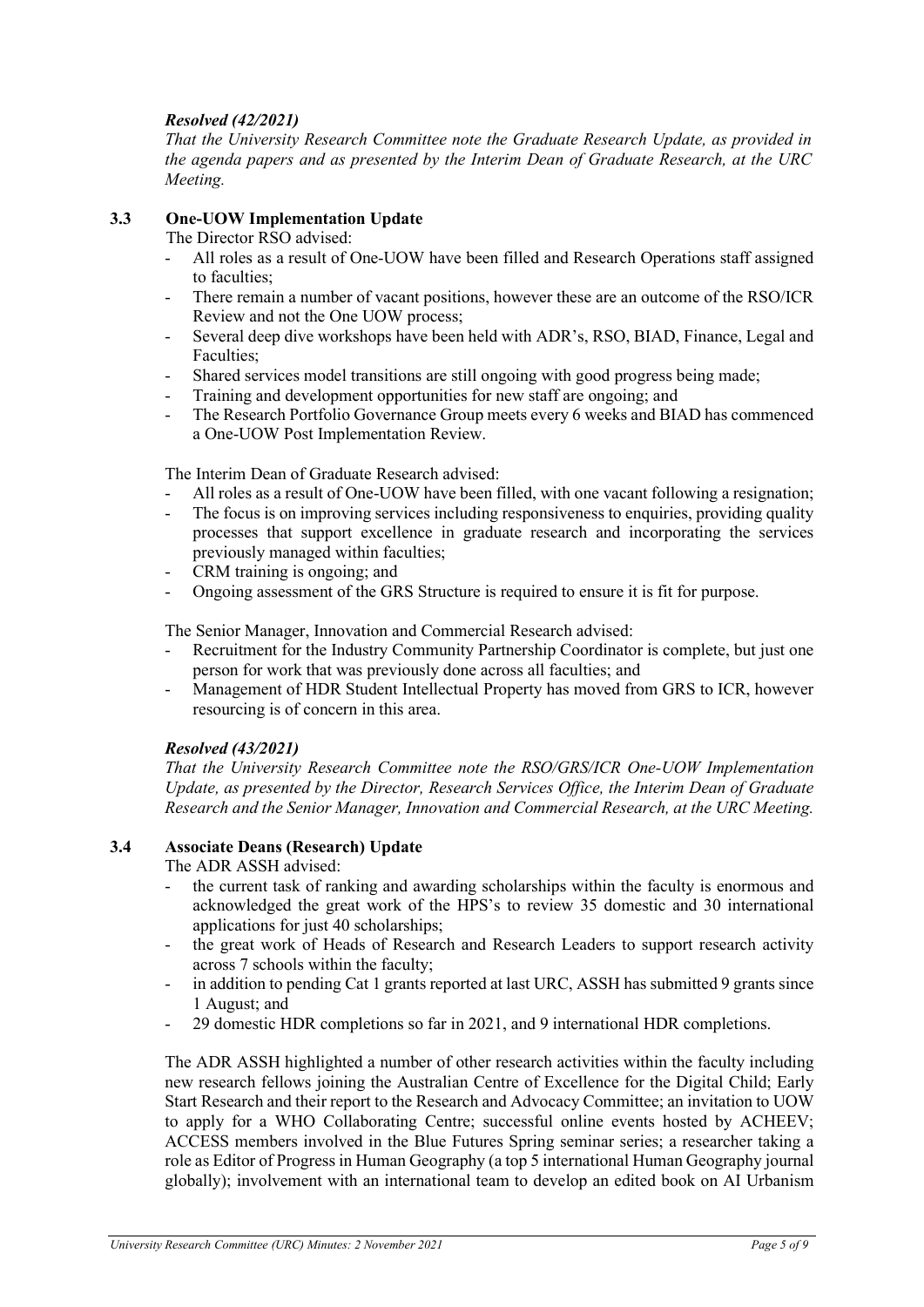(Routledge); and great work done by CHPPR focussed on mental health and substance dependence treatment with a particular highlight of the 'Ahead of the Game' Program and its amazing international impact.

The ADR AIIM advised:

- allocation of performance funding to researchers is underway;
- HDR ranking is also in progress, noting reduced international students, and a split round process that will include a mid-year intake to hopefully attract more students once international borders reopen;
- AIIM will be providing successful DECRA and Future Fellow candidates with a domestic RTP to encourage and increase the cohort of domestic HDR students, although suggested there should be a broader and strategic university wide approach to attract domestic students and support their translation to a PhD;
- as a result of reduced funding via the RBG process, AIIM will be ceasing or substantially reducing its internal grants processes, dependant on clarity about their upcoming budget, and an expectation of centrally funded schemes run by the RSO; and
- AIIM is currently working with partners on a LIEF application for approximately \$1.8 million to replace a major piece of equipment that is more than 15 years old.

The ADR AIIM further updated the committee on progress with commercialisation translation and facility access agreements and thanked the ICR team for their work to finalise these.

The representative for the ADR EIS advised:

- that the Faculty Research Committee membership has been revised;
- the scholarship ranking process is underway with over 200 applications to be ranked; and
- thanked the GRS, noting that recent responses from the GRS have improved significantly.

### *Resolved (44/2021)*

*That that the University Research Committee note the Associate Deans (Research) Update, as presented by the Associate Deans (Research), at the URC Meeting.*

# **3.5 Research Stocktake Update**

The Research Reporting & Analytics Manager provided a presentation to the Committee, advising the priorities going forward and the current progress of the Stocktake. The presentation is attached to these minutes, however major points are as follows:

- the scope has been reduced and will now not include 'Identifying strategic priorities for research, research areas, and collaborations for future major funding opportunities';
- from feedback received so far, nearly 40 major priorities have been identified and these have now been categorised into immediate, short term or long term priorities; and
- a revised timeline, with 'Final dataset produced, analysis and benchmarking completed' now not available in November 2021 to allow more time to finalise and verify data.

Due to time constraints, the DVCR&I asked committee members with questions about the Research Stocktake to reach out to the Research Reporting & Analytics Manager directly.

## *Resolved (45/2021)*

*That the University Research Committee note the Research Stocktake Update, as presented by the Research Reporting & Analytics Manager, at the URC Meeting.*

## **3.6 Revised Research Performance Policy**

#### *Resolved (46/2021)*

*That the University Research Committee note the Revised Draft Research Performance Policy, as provided in the agenda papers.*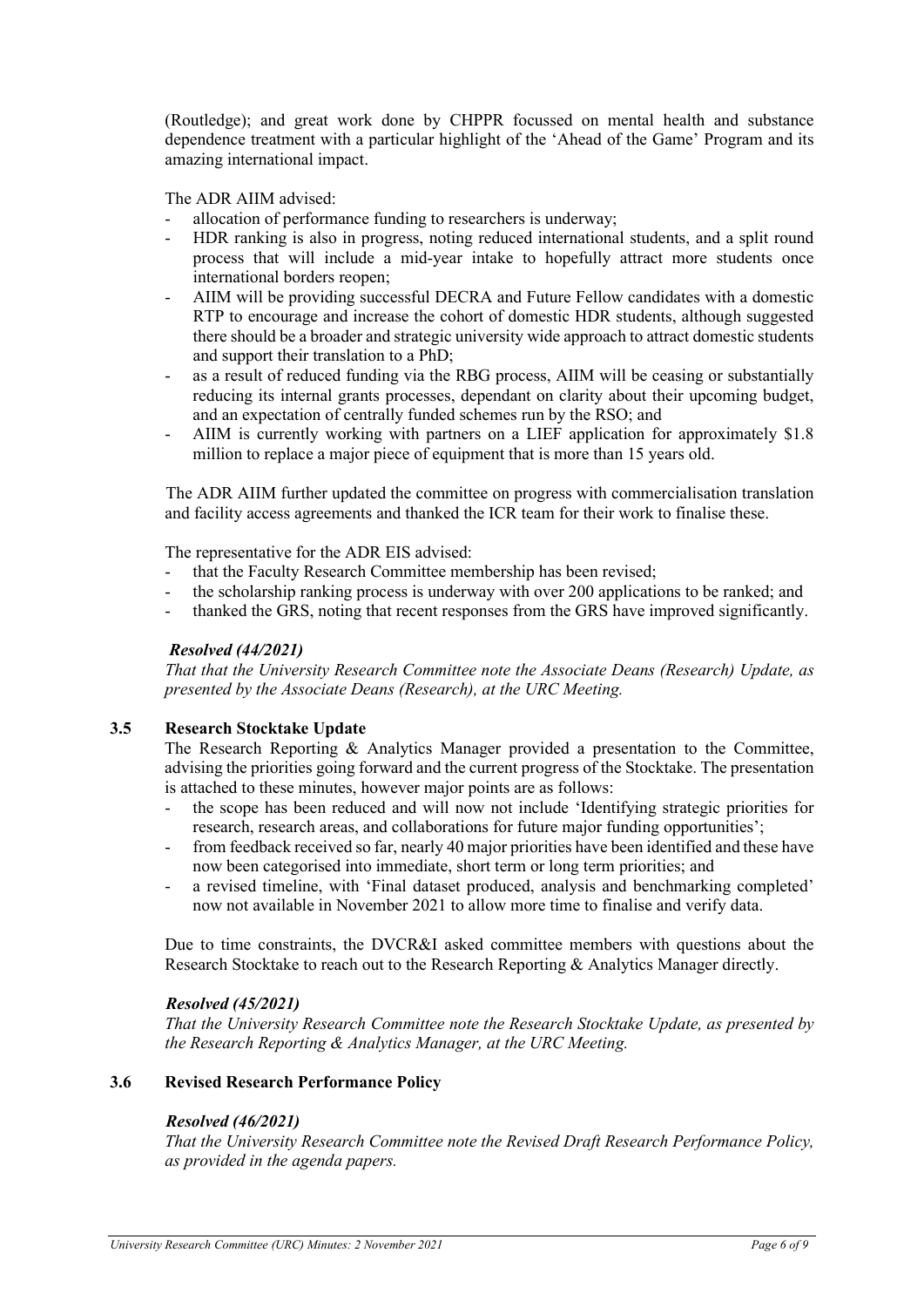# **3.7 Review of UOW Research Centre & Institute Framework**

The Director Research Services Office provided an update and presentation to the committee as follows:

- timeline has changed with Phase 1 of the Review extended to April 2022, and Phase 2 now running from April 2022 to September 2022;
- inclusion of the Facility for Intelligent Fabrication in the scope of the review; and
- consultation process provides opportunity for feedback via a staff survey, written submissions and a range of meetings and focus groups.

A committee member asked about the timing and connectivity between the three current reviews of the Special Studies Program Policy, Research Centre & Institute Framework, and the Research Performance Policy, particularly as the latter two contain specific language around staff management and research performance assessment by Heads of School and the RCI review might give us feedback that Centre and Institute Directors should play a stronger role in staff management. The DVCR&I confirmed that the Special Studies Program Policy consultation has been completed and the new policy is already in place. The DVCR&I agreed that for the other two reviews currently underway, there could be better alignment of oversight of research performance for those staff who are members of a Research Centre or Institute, noting that what constitutes a Centre or Institute may change over the coming year as a result of the RCI review.

The presentation from the Director Research Services Office is attached to these minutes and committee members with any questions should reach out to the Manager Strategic Projects, Research Services Office for more information.

# *Resolved (47/2021)*

*That the University Research Committee note the Review of Research Centre and Institute Framework Update, as provided in the agenda papers, and presented by the Director Research Services Office, at the URC Meeting.*

# **3.8 UOW Data and Decision Science Initiative**

The Director, NIASRA, provided an update and presentation on a report released by the Australian Academy of Sciences 'Advancing data-intensive research in Australia.' The key recommendations that are relevant to Universities are:

- Data science should be recognised as a discipline and a field of research in its own right;
- Data science skills and data literacy should be addressed for all researchers and including PhD students; and
- Research data management policies should recognise that data should be made available and ensure implementation of the FAIR Principles.

The presentation from the Director NIASRA is attached to these minutes which includes a link to the report.

## *Resolved (48/2021)*

*That the University Research Committee note the update on the UOW Data and Decision Science Initiative, as presented by the Co-Director NIASRA, at the URC Meeting.*

# **3.9 Foreign Engagements Policy Review**

A committee member questioned the timelines and consultation period for these policies. It was noted that the agenda paper advised that the policies are open for consultation, as does the policy directory intranet site, however consultation is currently closed. The Lawyer, Governance and Legal Unit advised that the timelines were condensed and were open concurrently to ensure the required approvals by the end of the year, further confirming that the updates are clarifying existing legislative obligations and do not change the existing intent of the policy documents, although there may need to be a rethink of this approach going forward.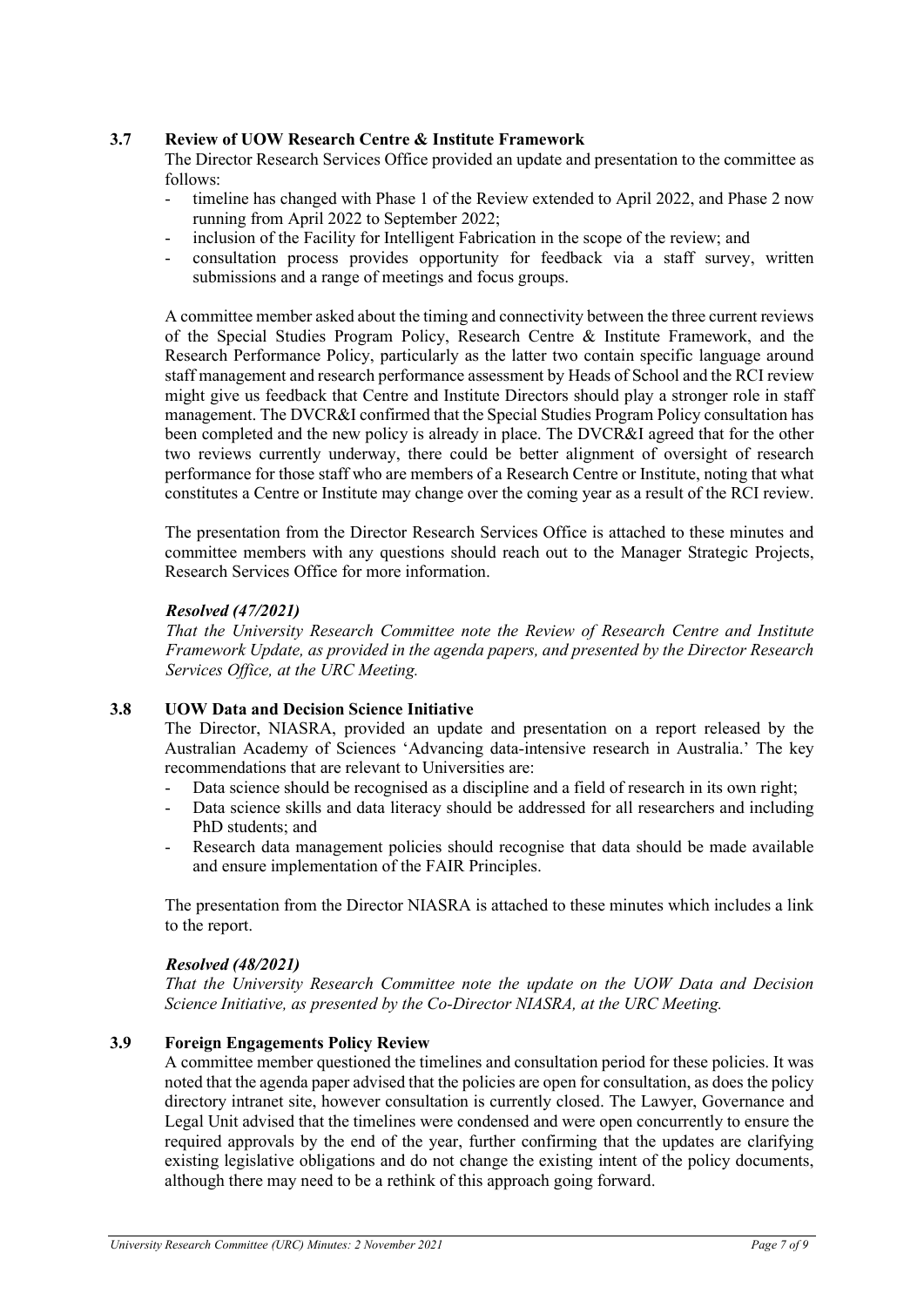# *Resolved (49/2021)*

*That the University Research Committee:*

- *(i) note the update on the foreign engagement policy review;*
- *(ii) endorse the proposed foreign engagement amendments to the Autonomous Sanctions Procedure, Joint Doctor of Philosophy Agreement Policy, Code of Practice – Responsible Conduct of Research, Research Sponsorship and Collaboration Policy, Defence Trade Controls Guideline, and Commercial Research Policy; and*
- *(iii) forward to Academic Senate for endorsement, and the delegated authority for approval.*

## **3.10 Research Infrastructure Advisory Group Draft Terms of Reference**

## *Resolved (50/2021)*

*That the University Research Committee note the Draft Terms of Reference for the Research Infrastructure Advisory Group (RIAG), as provided in the agenda papers.*

## **3.11 CAUL Read and Publish (Transformative) Agreements**

### *Resolved (51/2021)*

*That the University Research Committee note the CAUL Read and Publish (Transformative) Agreements Briefing Note, as provided in the agenda papers.*

# **PART 4 BUSINESS FROM UOW COMMITTEES**

### **4.1 SAGE Athena Swan Implementation Committee**

#### *Resolved (52/2021)*

*That the University Research Committee note the minutes of the 24 August 2021 Meeting of the SAGE Athena Swan Implementation (SASI) Committee, as provided in the agenda papers.*

## **4.2 Research Integrity Committee**

## **4.2.1 Revised Research Integrity Committee Terms of Reference**

#### *Resolved (53/2021)*

*That the University Research Committee approve the Revised Research Integrity Committee Terms of Reference, as provided in the agenda papers.*

## **4.2.2 Research Integrity Committee Meeting Minutes**

### *Resolved (54/2021)*

*That the University Research Committee note the minutes of the 6 August 2021 Meeting of the Research Integrity Committee, as provided in the agenda papers.*

## **4.3 Graduate Research Committee**

#### *Resolved (55/2021)*

*That the University Research Committee note the minutes of the 26 July 2021, 8 September 2021 and 5 October 2021 Meetings of the Graduate Research Committee, as provided in the agenda papers.*

#### **4.4 Research IT and Systems Committee**